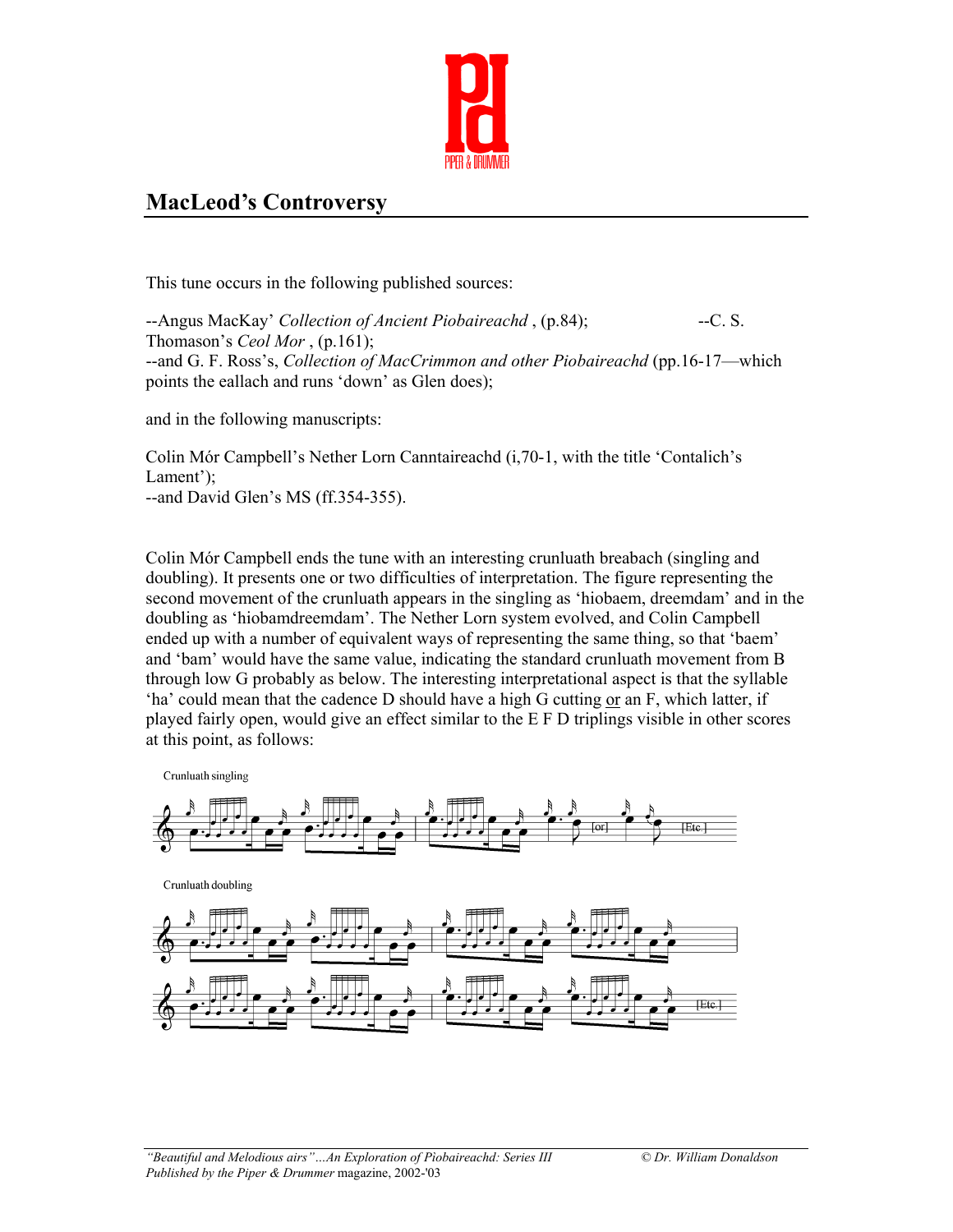

The tune appears in Volume 10 of the *Piobaireachd Society Collection*, which was edited almost wholly by Archibald Campbell. The aim was to present settings from Angus MacKay's by then very scarce—indeed virtually unobtainable--published book. As usual there were a number of silent changes to note values in the ground. MacKay actually set the piece as follows:

## Mac Leod's Controversy.

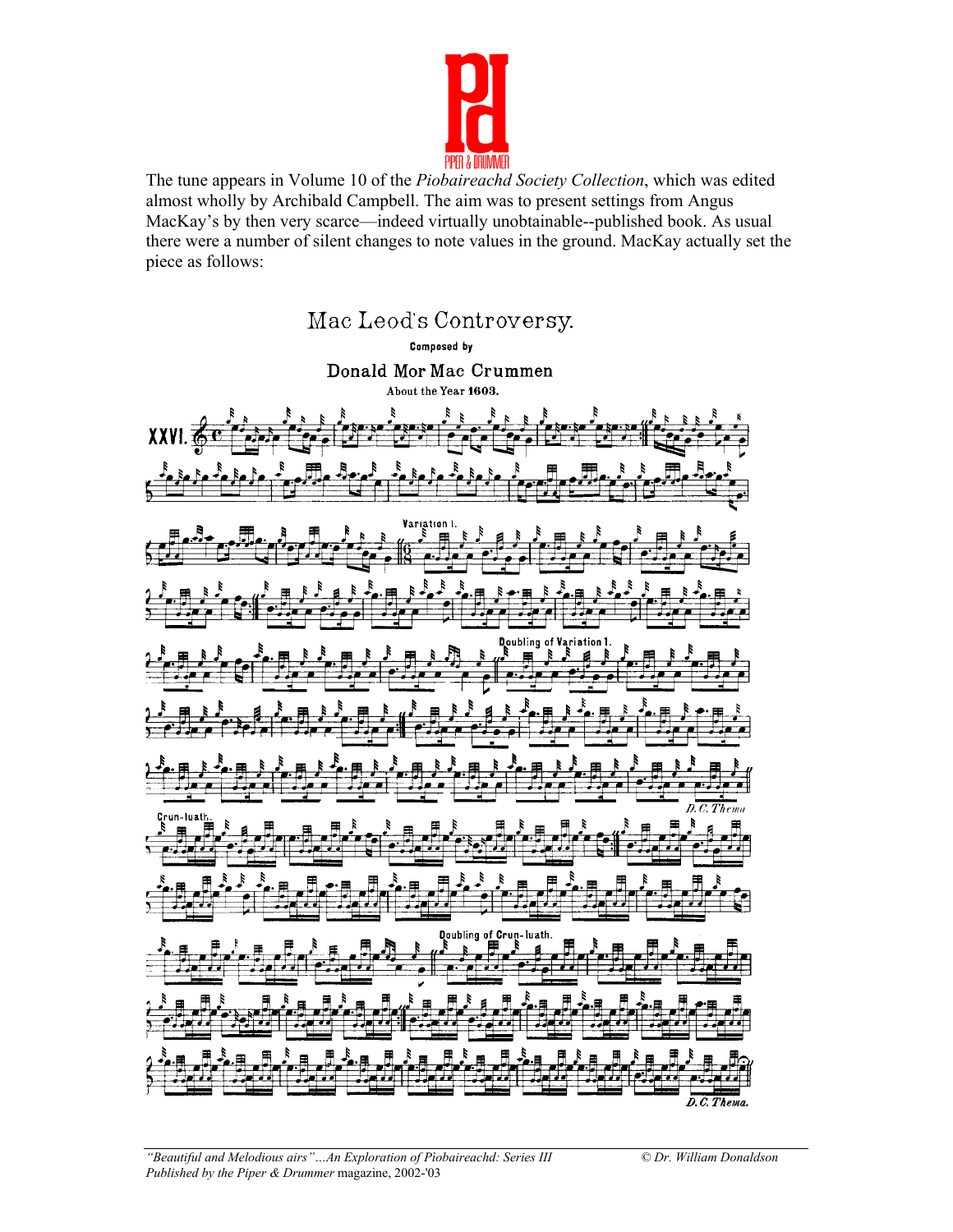

David Glen points the eallachs 'down' and hold the Bs on the downward runs, like this:

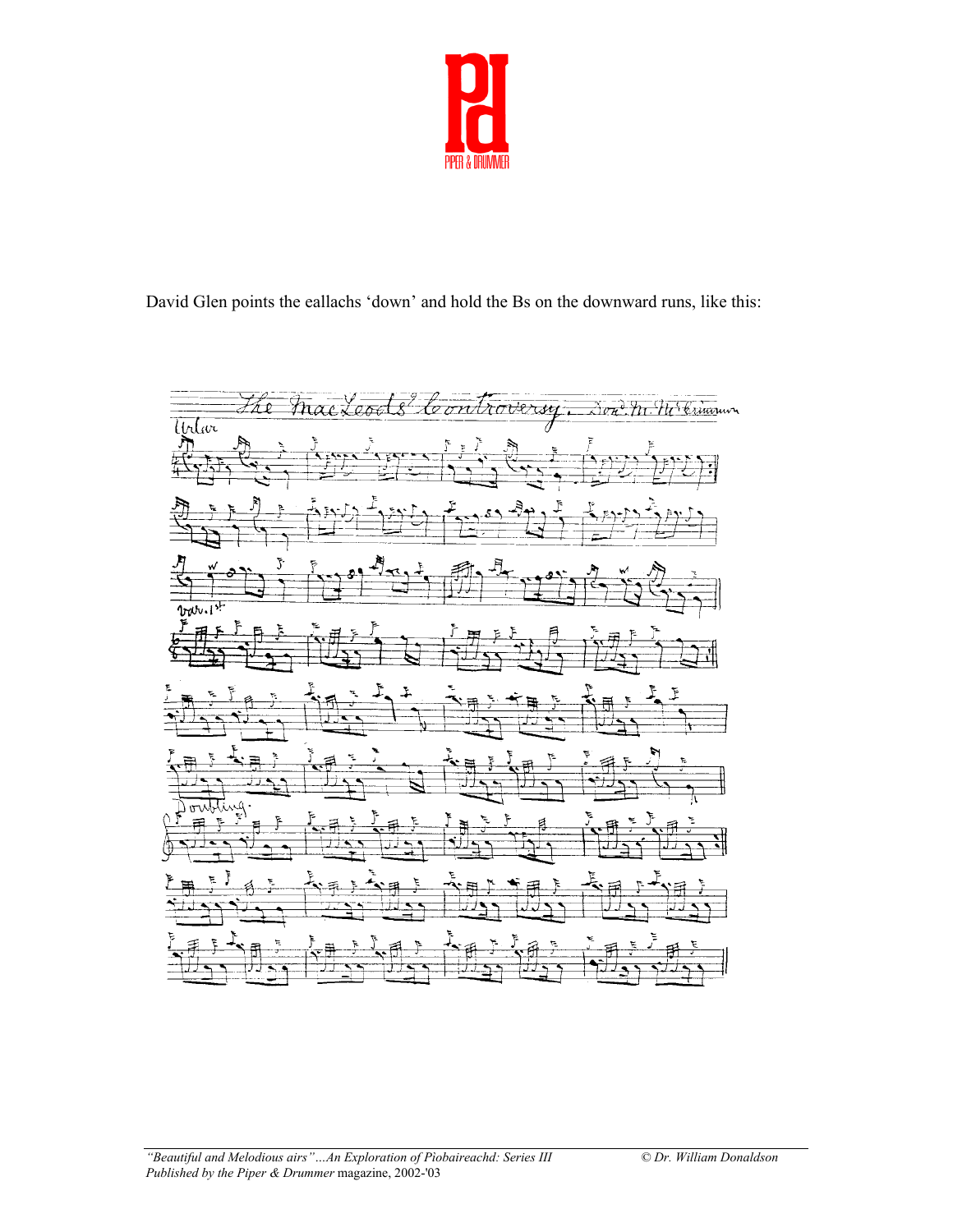



## *Commentary*

In Angus MacKay's *Ancient Piobaireachd*, the writer of the letterpress portions, James Logan, illustrates the background to the tune by quoting from a near contemporary account as follows:

The events which this controversy gave rise to, were characteristic of the times; and the following is the quaint relation of the circumstances given by Sir Robert Gordon. "Donald Gorme MacDonald… had married Sir Rory MacLeod of the Herris, his sister, and for some displeasure or jealousy conceived against her, he did repudiate her; whereupon Sir Rory sent message to Donald Gorme, desiring him to take home his sister. Donald Gorme not only refused to obey his request, but also intended divorcement against her; which, when he had obtained, he married Kenneth MacKenzie, Lord of Kintail, his sister. Sir Rory MacLeod took this disgrace so highly, that assembling his countrymen and followers without delay, he invaded with fire and sword, a part of Donald Gorme, his lands in the isle of Skye, which lands Sir Rory did claim to appertain to himself. Donald Gorme impatient of this injury, convened his forces, and went into the Herris, which he wasted and spoiled, carried away their store and bestial, and killed some of the inhabitants. This again did so stir up Sir Rory MacLeod and his kin, the Seil Tormot, that they took journey into the isle of Ouyst [Uist], which appertaineth to Donald Gorme, and landing there, Sir Rory sent his cousin Donald Glase, with some forty men, to spoil the island, and to take a prey of goods out of the precinct of Kille, Trynuid, [sic] where the people had put all their goods to be preserved as in a sanctuary. John MacCean MacJames, a kinsman of Donald Gorme's, being desired by him to stay in the island, with twenty others, re-encountered with Donald Glasse MacLeod and most of his company, and so rescued the goods.

Sir Rory seeing the bad success of his kinsmen, retired home for a time; thus both parties were bent headlong against each other, with a spirit full of revenge and fury, and so continued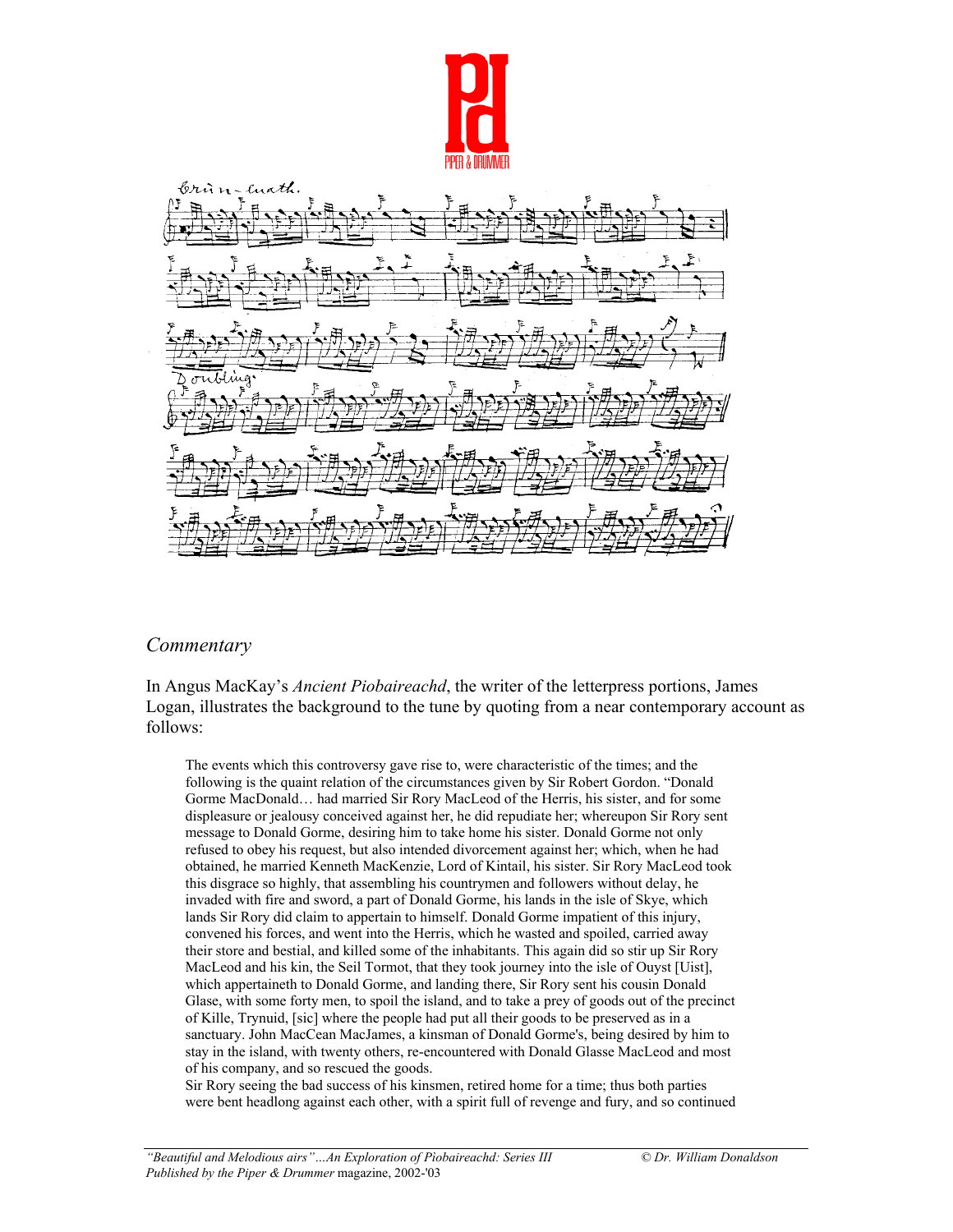

mutually infesting one another with spoil and cruel slaughters, to the utter ruin and desolation of both their countries, until the inhabitants were forced to eat horses, dogs, cats, and other filthy beasts. In the end, Donald Gorme assembled his whole forces, in the year of God 1601, to try the event of battle, and came to invade Sir Rory his lands, thinking thereby to draw his enemies to fight. Sir Rory MacLeod was then in Argyle craving aid and advice against the clan Donald. Alexander MacLeod, Sir Rory MacLeod his brother, resolves to fight with Donald Gorme; so assembling all the inhabitants of his brother's lands, with the whole race of the Seil Tormot, and some of the Seil Torquill out of the Lewes, he encamped beside a hill, called Benquillin in the isle of Skye, with a resolution to fight against the clan Donald the next morning, which was no sooner come but there ensued a cruel and terrible skirmish, which lasted the most part of the day, both contending for the victory with great obstinacy. The clan Donald in [the] end overthrew their enemies, hurt Alexander MacLeod and took him prisoner, with Niel MacAlister Roy, and thirty others of the chiefest men among the Seil Tormot, killed two near kinsmen of Sir Rory MacLeod's, John MacTormot and Tormot MacTormot, with many others.

After this skirmish there followed a reconciliation betwixt them, by the mediation of old Angus MacDonald of Kintire, the Laird of Coll, and others. Then Donald Gorme delivered unto Sir Rory MacLeod all the prisoners taken at Benquillin, together with his brother Alexander, since which time they have continued in peace and quietness." This is the relation given by Sir Robert, of the origin and termination of this unhappy dispute…The piobaireachd was composed by Donald Mòr, Piper at the time to the MacLeods.

It all sounds sounds very neat; but if one were to look at the many 'controversies' in which the Macleods of Dunvegan and Harris were involved during the sixteenth and early seventeenth centuries (during which their enemies were often supported by the MacLeods of Lewis, making such general terms as 'the MacLeods' and 'the MacDonalds' difficult to use precisely), one might be puzzled as to which, if any, this tune might apply. A long-standing aim of the Scottish government based in Edinburgh was to 'civilise' or 'daunt' the Highlands—it often seems indifferent which. Certainly, if it was an act of deliberate policy by the Lowland-based government to destabilise the Gaelic-speaking communities in the Rough Bounds and the Isles, one would say—if one did not know much to the contrary about the general efficacy of Scottish government down the centuries—that it succeeded almost to a fault. Land was the key resource, and land rights, amongst people of a traditional cast of mind, were important enough to kill for; anybody, even blood kin. So that the tangled skein of official property rights which often meant that you might be given title to the lands of your deadliest foe while he (or occasionally she) might be given official title to yours, meant that possession was generally determined by main force. And this was enthusiastically applied.

*Iomarbhaidh'* (pron: 'imurvy') means 'struggle, confusion, strife' and this particular bloody and protracted mess saw the MacLeods of Dunvegan and Harris involved in major trouble not only with neighbouring MacDonalds of Sleat, which was bad enough, but also with the powerful house of Clanranald which was if anything several degrees worse. The accounts are long and sometimes confusing, but the salient points are conveniently set forth in Alexander Nicolson's *History of Skye* (Glasg., 1930) on which much of the following is based.

In the earlier Highland history a lot of the information is traditionary, and there are strong folkish tendencies in the tales. In each of the two main disputes, with respectively the MacDonalds of Clanranald, and the MacDonalds of Sleat, the motif is that of the rejected wife (indeed, one source remarks that it is quite extraordinary how often these people thrust rings on to one another's fingers, and dirks into one another's hearts). Allan, son of the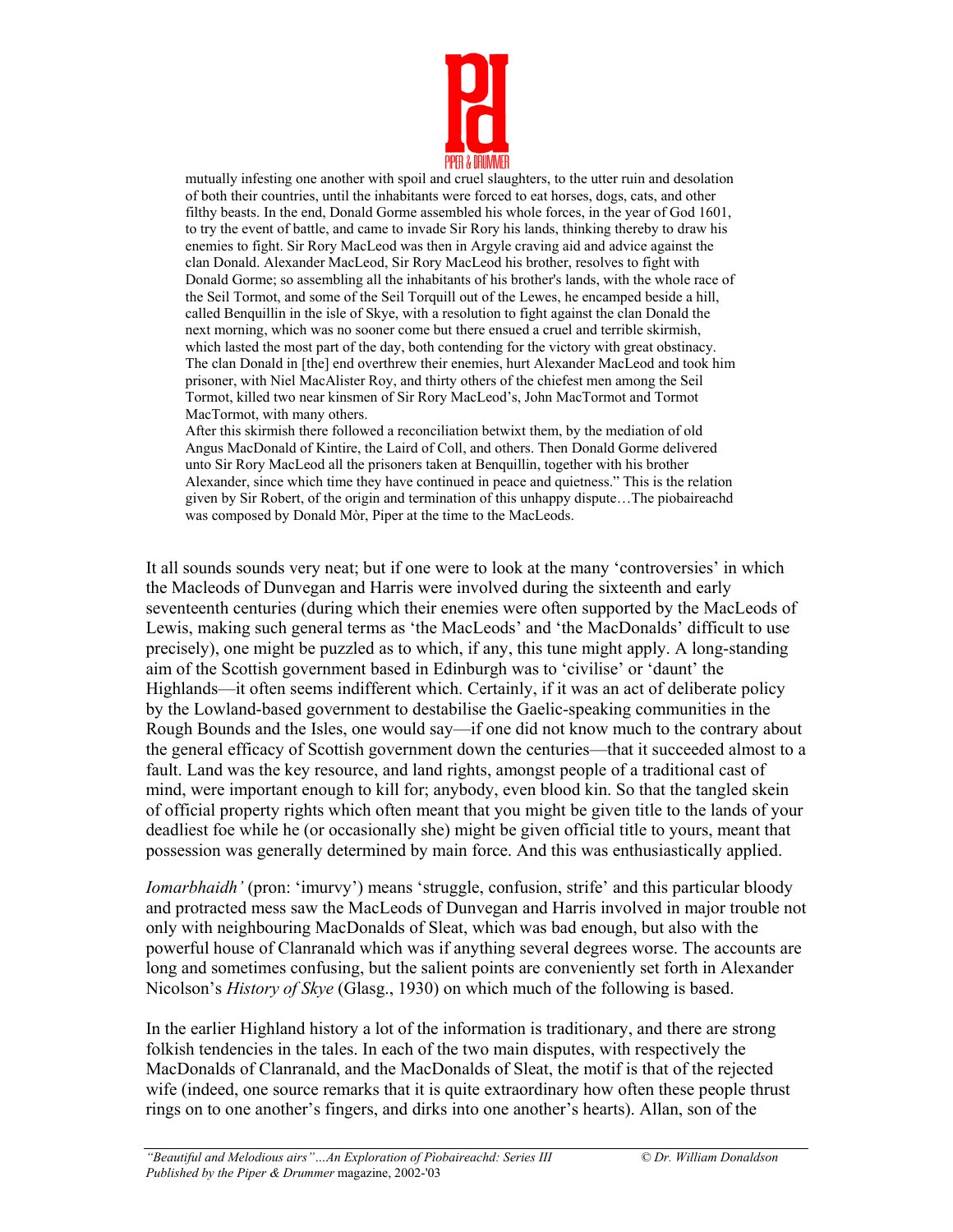

turbulent John of Moidart, captain of Clanranald, married a daughter of Alastair Crotach MacLeod, she being a widow of John Og MacDonil Gruamach, and they had a son. Allan then took up with a daughter of Hector Mór MacLean of Duart by whom he had several children. The MacLeods took this ill, and the usual civilities followed. A party of them raided the MacDonald Island of Eigg, but were overcome and cast adrift bound hand in foot in an open boat. In revenge, the MacLeods returned in greater strength and murdered the entire inhabitants by suffocating them in a cave, including Angus, brother of Allan of Clanranald. This triggered a Clanranald raid on Trotternish during which a congregation of MacLeods was burned alive in the church at Trumpan and the raiders were slaughtered in turn in the *Blar milleadh gàraidh* 'The Battle of the Spoiled Dyke' (so called because the bodies of the MacDonalds were given a rude mass burial by having a dry stone dyke pushed on top of them, through which their bones could apparently be glimpsed for long years afterwards). In the meantime, Allan of Moidart's children by his MacLean wife, murdered his son—Allan Og--by his MacLeod wife, who as eldest was heir of Clanranald, further outraging his first wife's family. Allan, senior (he of the two wives) died about 1593, and was succeeded by his (MacLean) son Angus who became captain of Clanranald. He in turn fell at the skirmish of *Amhainn Ròag* intercepting a MacLeod raiding party in South Uist. The trouble dragged on for years and ultimately involved the devastation of considerable portions of the isles of Harris, Eigg, Rum, Coll, Tiree and Mull.

In Skye, the immediate troubles went back to the early years of the sixteenth century, when MacLeod/MacDonald relations had deteriorated seriously during the time of Donald Gruamach, the 5<sup>th</sup> laird of Sleat. The MacLeod laird, Alastair Crotach of Dunvegan and Harris, had succeeded by a combination of political acumen and inspired duplicity in acquiring paper title to the MacDonald lands of North Uist and Sleat. So Donald Gruamach raised an army, supported by his kin, the MacLeods of Lewis, invaded Alastair Crotach's lands in north Trotternish, impounded the cattle and killed everything human he could lay his hands on. The Dunvegan people returned blow for blow as encounters like 'The Field of Blood' and 'The Cauldron of the Heads' bear witness. Donald Gruamach's son, Donald Gorm, repeated the feat some years later resulting in the MacLeods being driven finally from Trotternish, and the MacDonalds occupying the northern stronghold of Duntulm. The affair eventually came to a head in the so-called *Cogadh na Cailliche Caime*, or 'The War of the One-eyed Woman'. It happened like this:

Donald Gorm Mór,  $7<sup>th</sup>$  of Sleat and grandson of Donald Gruamach, had married Margaret, the sister of Rory Mór MacLeod of Dunvegan. When she became disfigured by losing an eye, Donald Gorm sent her back to her brother, mounted on a one-eyed horse, with a one-eyed servant and a one-eyed mongrel dog trotting behind. Rory Mór furiously demanded the restitution of his sister, but Donald Gorm coolly espoused a sister of MacKenzie of Kintail with whom the Dunvegan MacLeods were at feud. This prompted a MacLeod attack on Trotternish, and a MacDonald reprisal against Harris, leading to a retaliatory MacLeod raid on North Uist. In return the MacDonalds laid waste to Minginish and Bracadale, and were rashly attacked at 'Coire na Creiche' as a result of which the MacLeods were routed and many of their chiefs taken prisoner. This was in 1601 and turned out to be the last clan battle on Skye. Clearly things could not go on like this, even in the Highlands. The king intervened and managed to effect a reconciliation between MacDonald and MacLeod. Nicolson takes up the story: